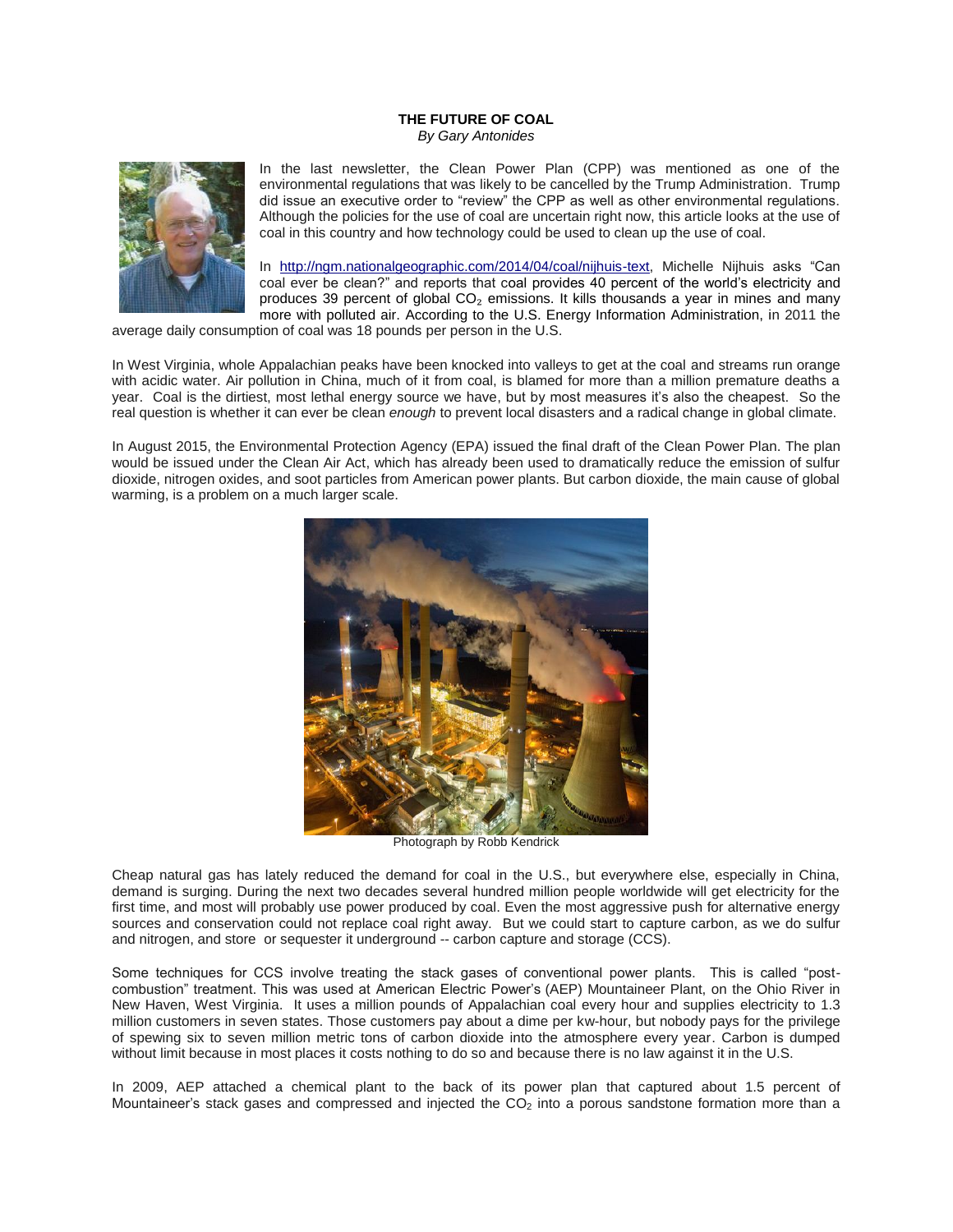mile below the banks of the Ohio. This system was the size of a ten-story apartment building—and that was just to capture a tiny fraction of the plant's carbon emissions. This energy-intensive technique could eat up as much as 30 percent of the total energy output of a coal plant if it were capturing all its carbon.

AEP planned to scale up the project to capture a quarter of the plant's emissions, and the company had agreed to invest \$334 million. The U.S. Department of Energy (DOE) had agreed to match that. The deal was scrubbed when state utility regulators told the company that it could not charge its customers for a technology not yet required by law. The process worked, but it would take a regulatory or technical breakthrough to make it worthwhile.

Elsewhere, for more than four decades, the oil industry has been injecting compressed carbon dioxide into depleted oil fields to coax trapped oil to the surface. The Saskatchewan Government's [Boundary Dam Integrated Carbon](https://en.wikipedia.org/wiki/Boundary_Dam_Power_Station)  [Capture and Sequestration Demonstration Project](https://en.wikipedia.org/wiki/Boundary_Dam_Power_Station) uses a post-combustion, scrubber technology to capture 90% of the  $CO<sub>2</sub>$  emitted by one of the units of the plant. The  $CO<sub>2</sub>$  is piped to and utilized for enhanced oil recovery in nearby oil fields.

In North Dakota, a "pre-combustion" technique is used in one of the world's largest underground carbon-storage operations. This plant gasifies the coal before burning it. Gasification is a process that converts organic or fossil fuel into carbon monoxide, hydrogen and  $CO<sub>2</sub>$ . This is achieved by reacting the material at high temperatures (greater than 700 °C), without combustion, but with a controlled amount of oxygen and/or steam. Gasification can make power generation more efficient and allows the  $CO<sub>2</sub>$  to be separated more easily and cheaply. Gasification also removes the sulfur dioxide and mercury

Since 2000, more than 20 million tons of carbon dioxide from this North Dakota plant has been piped 200 miles north into Saskatchewan where a Canadian company pushes the  $CO<sub>2</sub>$  deep into sprawling oil fields that had their heyday in the 1960s. Two to three barrels of oil are dissolved out of the reservoir rock by each ton of  $CO<sub>2</sub>$ . This Plant, the Great Plains Synfuels Plant, began operating in 1984, according to [https://www.dakotagas.com/.](https://www.dakotagas.com/)

The gas in the pipeline is over 2000 psi, which makes it a supercritical fluid, which is as dense as the liquid phase, but it flows easily, making it ideal for transporting through pipelines. It is predicted that the  $CO<sub>2</sub>$  enhanced oil recovery operation will extend the field's commercial life by around 25 years.

Sites for storing CO<sub>2</sub> have to be chosen carefully, but European researchers estimate that a century's worth of European power plant emissions could be stored under the North Sea. According to the DOE, similar "deep saline aquifers" under the U.S. could hold more than a thousand years' worth of emissions from American power plants.

A new power plant being built in Kemper County, Mississippi was designed with carbon capture in mind and will also gasify its coal. This is the first American power plant designed from scratch to capture carbon. It has been delayed multiple times, but is supposed to be operational any day now. It will capture more than half its  $CO<sub>2</sub>$  emissions and pipe them to nearby oil fields. The project is supported in part by DOE.

A third technology uses pure oxygen for combustion (oxy-fuel). This process results in simpler flue gasses, from which the CO<sub>2</sub> can be more easily separated. Examples of oxy-fuel CCS plants are in Germany, Australia and Spain. The DOE's National Energy Technology Laboratory in Morgantown, West Virginia is working on an advanced version of this scheme.

## [https://www.washingtonpost.com/news/energy-environment/wp/2017/04/10/the-quest-to-capture-and-store-carbon](https://www.washingtonpost.com/news/energy-environment/wp/2017/04/10/the-quest-to-capture-and-store-carbon-and-slow-climate-change-just-reached-a-new-milestone/?utm_term=.bc024edc7316&wpisrc=nl_green&wpmm=1)[and-slow-climate-change-just-reached-a-new-milestone/?utm\\_term=.bc024edc7316&wpisrc=nl\\_green&wpmm=1](https://www.washingtonpost.com/news/energy-environment/wp/2017/04/10/the-quest-to-capture-and-store-carbon-and-slow-climate-change-just-reached-a-new-milestone/?utm_term=.bc024edc7316&wpisrc=nl_green&wpmm=1) reports on a new large-scale technology in Decatur, Illinois that combines corn-based fuels with the burial of carbon

dioxide deep underground. It could potentially result in actual removal of greenhouse gases from the atmosphere. DOE invested \$ 141 million into this project. The facility is operated by ethanol giant Archer Daniels Midland (ADM). They are struggling to move beyond feedstocks like corn, which can create conflicts with food supplies. Eventually, this technology could be quite significant from a global climate perspective.

At the Decatur plant,  $CO<sub>2</sub>$  is stripped out of the fermentation process in which corn is converted to ethanol and which yields an almost perfectly pure stream of  $CO<sub>2</sub>$  gas. The gas is then converted to "supercritical," fluid form and piped underground. The CO<sup>2</sup> will not be used for the purposes of enhanced oil recovery, which would add to the economic viability of CCS. However, oil recovery has drawn criticism because it promotes further use of fossil fuels.

Despite campaigning about the importance of "clean coal", the Trump administration is aiming to slash research funding for these kinds of technologies.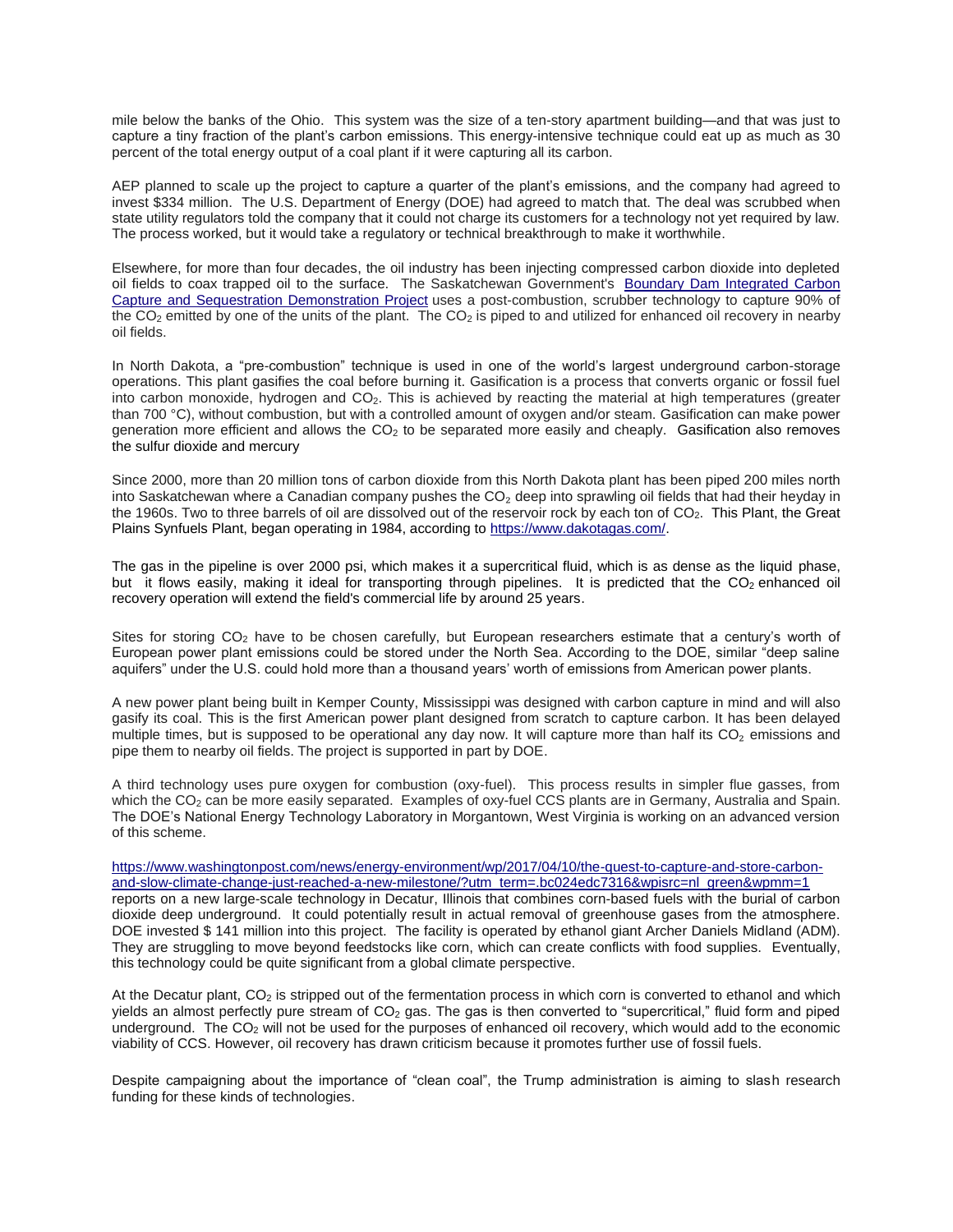In West Virginia, century-old coal mines are now closing as power plants convert to natural gas. With gas prices in the U.S. near record lows, investing in advanced coal technology here may actually be a mistake. However, in China, coal provides about 80 percent of China's electric power, and it isn't used just for making electricity. Since coal is so plentiful, it's also used for making industrial chemicals, liquid fuels, and other products, a role played by petroleum in most countries.

Coal has also made China first among nations in total  $CO<sub>2</sub>$  emissions, though the U.S. remains far ahead in emissions per capita. Because of public complaints about air quality and awareness of the risks of climate change, China has invested hundreds of billions of dollars in renewable energy and is now a top manufacturer of wind turbines and solar panels. But they are also pushing ultra-efficient coal power and simpler, cheaper carbon capture. China's first power plant designed from scratch to capture carbon will reportedly be complete in 2020, and is supposed to capture 80 percent of its emissions.

Last fall, the Intergovernmental Panel on Climate Change (IPCC) advocated an emissions budget for the planet—the total amount of carbon we can release if we don't want the temperature rise to exceed 2 degrees Celsius (3.6 degrees Fahrenheit) above the  $19<sup>th</sup>$  century level. Many scientists believe more than this would result in serious harm. They concluded that we've already emitted more than half of our carbon budget, and, on our current path, we'll emit the rest in less than 30 years. To meet the 2 degree goal, we need to reduce global emissions by roughly 80 percent in the next 30 or 40 years. Carbon capture has the potential to deliver big emissions cuts quickly. But carbon capture technology won't spread until governments require it, either by imposing a price on carbon or by regulating emissions directly.

In the 1990s, when the EPA used the Clean Air Act to impose a cap on total emissions of sulfur dioxide from power plants, the power industry predicted disastrous economic consequences. Instead the cap produced innovative, progressively cheaper technologies and significantly cleaner air. Carbon-capture systems are at much the same stage that sulfur dioxide systems were in the 1980s.

The state of the technologies discussed above are largely a result of the U.S. Department of Energy (DOE) conducting a joint program with the industry and State agencies in the late 1980s and early 1990s to demonstrate clean coal technologies large enough for commercial use. It sponsored 18 programs, and now [https://en.wikipedia.org/wiki/Clean\\_coal\\_technology](https://en.wikipedia.org/wiki/Clean_coal_technology) reports that there are now more than 80 carbon capture and sequestration projects in the United States.

The Clean Power Plan (CPP) initiated during President Obama's administration set carbon reduction goals for the states, and left it up to the states to develop plans to meet the goals. If a state did not have a plan after a reasonable time, the EPA could impose a plan on that state. Unfortunately, the CCP was challenged by several states and the Supreme Court issued a stay until the case could be heard. And that was even before Trump issued an Executive Order telling the EPA to "review" the CPP.

As explained in [https://www.washingtonpost.com/news/energy-environment/wp/2017/02/07/senior-republican](https://www.washingtonpost.com/news/energy-environment/wp/2017/02/07/senior-republican-leaders-propose-replacing-obamas-climate-plans-with-a-carbon-tax/?utm_term=.ef9f9d2f4310)[leaders-propose-replacing-obamas-climate-plans-with-a-carbon-tax/?utm\\_term=.ef9f9d2f4310,](https://www.washingtonpost.com/news/energy-environment/wp/2017/02/07/senior-republican-leaders-propose-replacing-obamas-climate-plans-with-a-carbon-tax/?utm_term=.ef9f9d2f4310) there is a simpler plan that has received attention lately. Representatives from a coalition of veteran Republican officials met in February with White House officials to discuss the idea of imposing a national carbon tax, rather than the CPP to address climate change.

This newly formed Climate Leadership Council, led by James A. Baker, is [proposing](https://www.clcouncil.org/wp-content/uploads/2017/02/TheConservativeCaseforCarbonDividends.pdf) elimination of nearly all of the Obama administration's climate policies in exchange for a rising carbon tax that starts at \$40 per ton, and is returned in the form of a quarterly check from the Social Security Administration to every American. This revenue-neutral plan has been popular among economists and some climate scientists for years. The Council estimates that the average family of four would receive \$2,000 annually in dividends from the fee if it starts at \$40 per ton, and as the tax rises, so would their dividends. This naturally creates a constituency for ever-tougher climate change action.

Right now there is wide disagreement on the "price" of carbon. Such a number could be used in carbon taxes or capand-trade systems. It can be market based or imposed by governments.

<http://www.zdnet.com/article/why-carbon-capture-and-storage-will-never-pay-off/> reports that The Global CCS (Carbon Capture & Storage) Institute, based in Australia estimates that  $CO<sub>2</sub>$  would have to be priced at \$23 to \$92 per ton to make CCS viable. Other estimates vary considerably.

http://hub.globalccsinstitute.com/sites/default/files/publications/195008/costs-ccs-other-low-carbon-technologiesunited-states-2015-update.pdf says that coal-fired generators in the US with CCS capability should be on par with